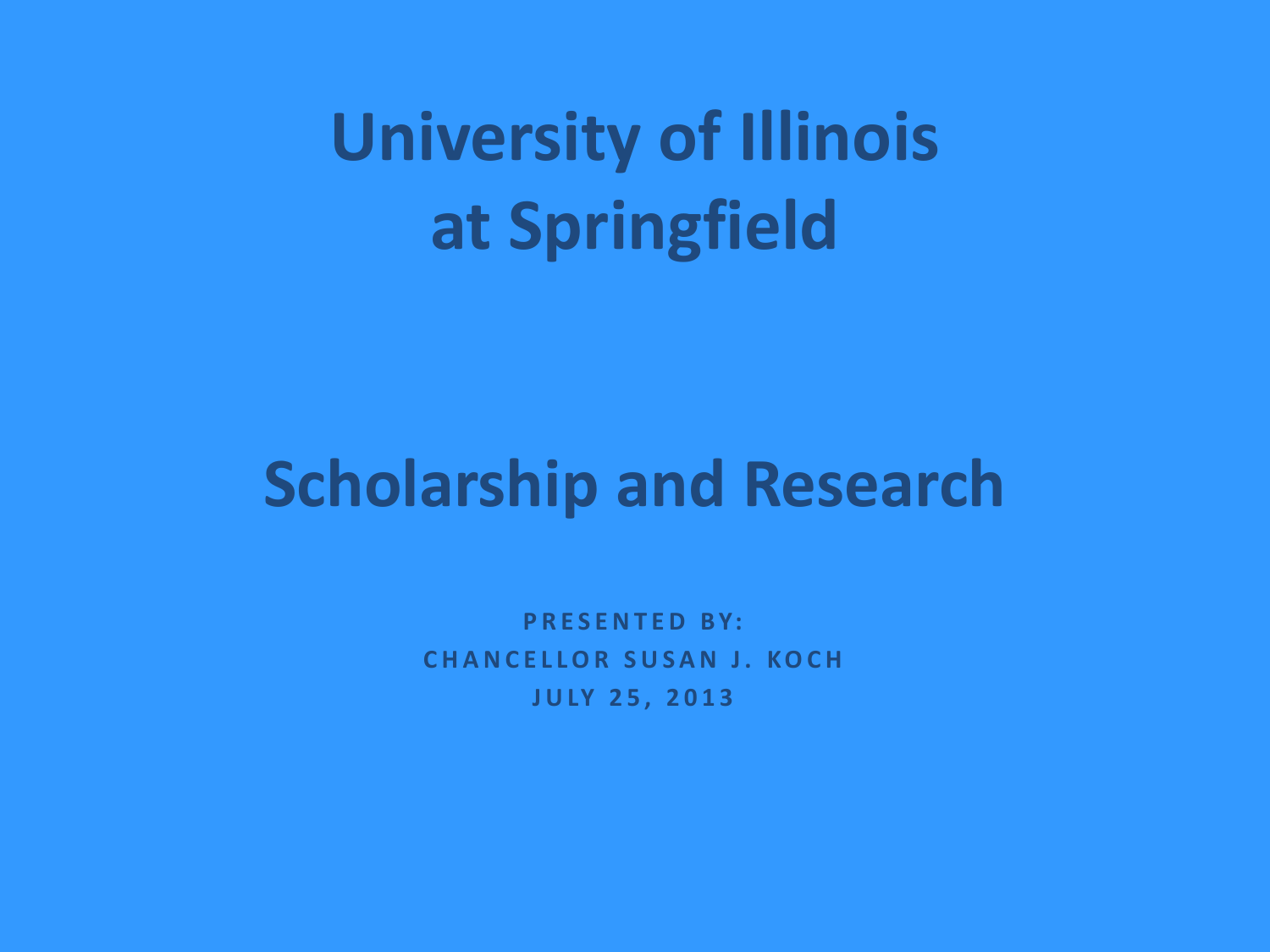# **The teacher-scholar model**

- Teaching is primary responsibility
- Faculty have an active scholarly agenda
- Excellence in both teaching and research/scholarship
- Opportunities for student engagement with faculty in research/scholarship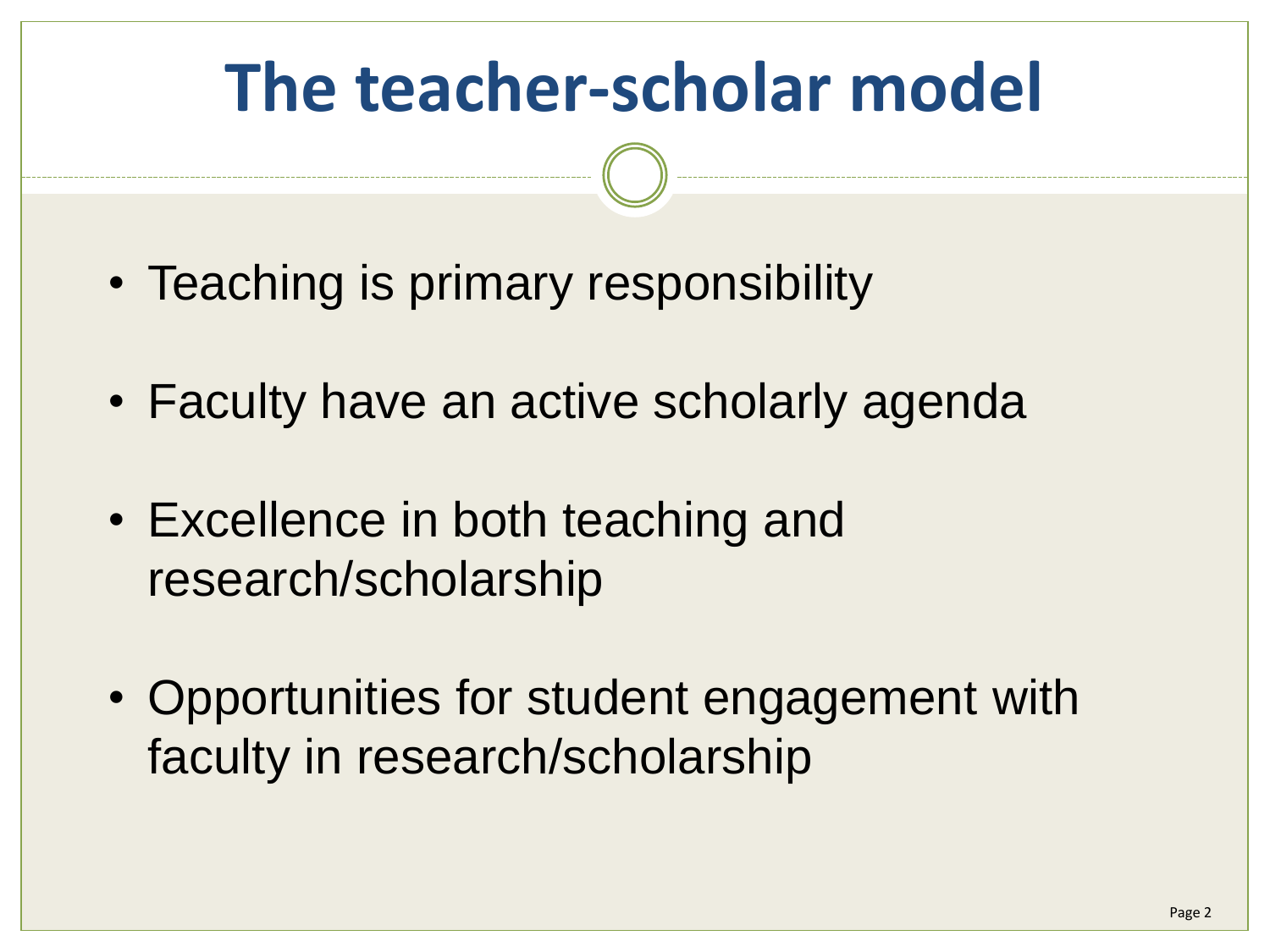# **Teacher-scholars at UIS**

- Center for Online Learning, Research and Service (COLRS)
- Center for State Policy and Leadership
- Therkildsen Field Station at Emiquon Preserve
- Lincoln Studies
- Computer Science NSA National Center of Academic Excellence in Information Assurance **Education**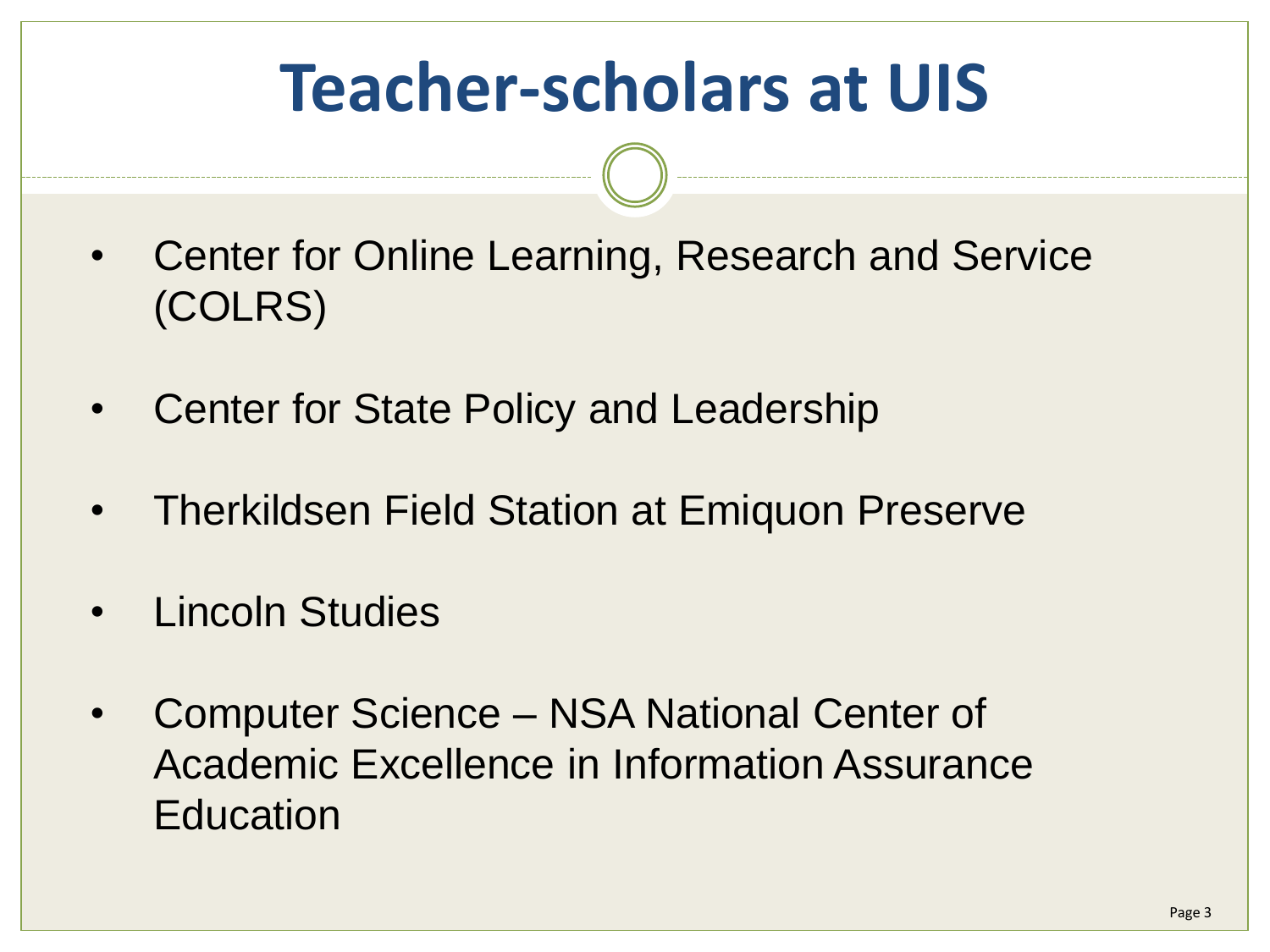

- Strengthen the infrastructure that supports faculty research/scholarship
- Add resources to high-priority research/scholarship areas
- Bolster opportunities for undergraduate students' participation in faculty research
- Increase external funding for research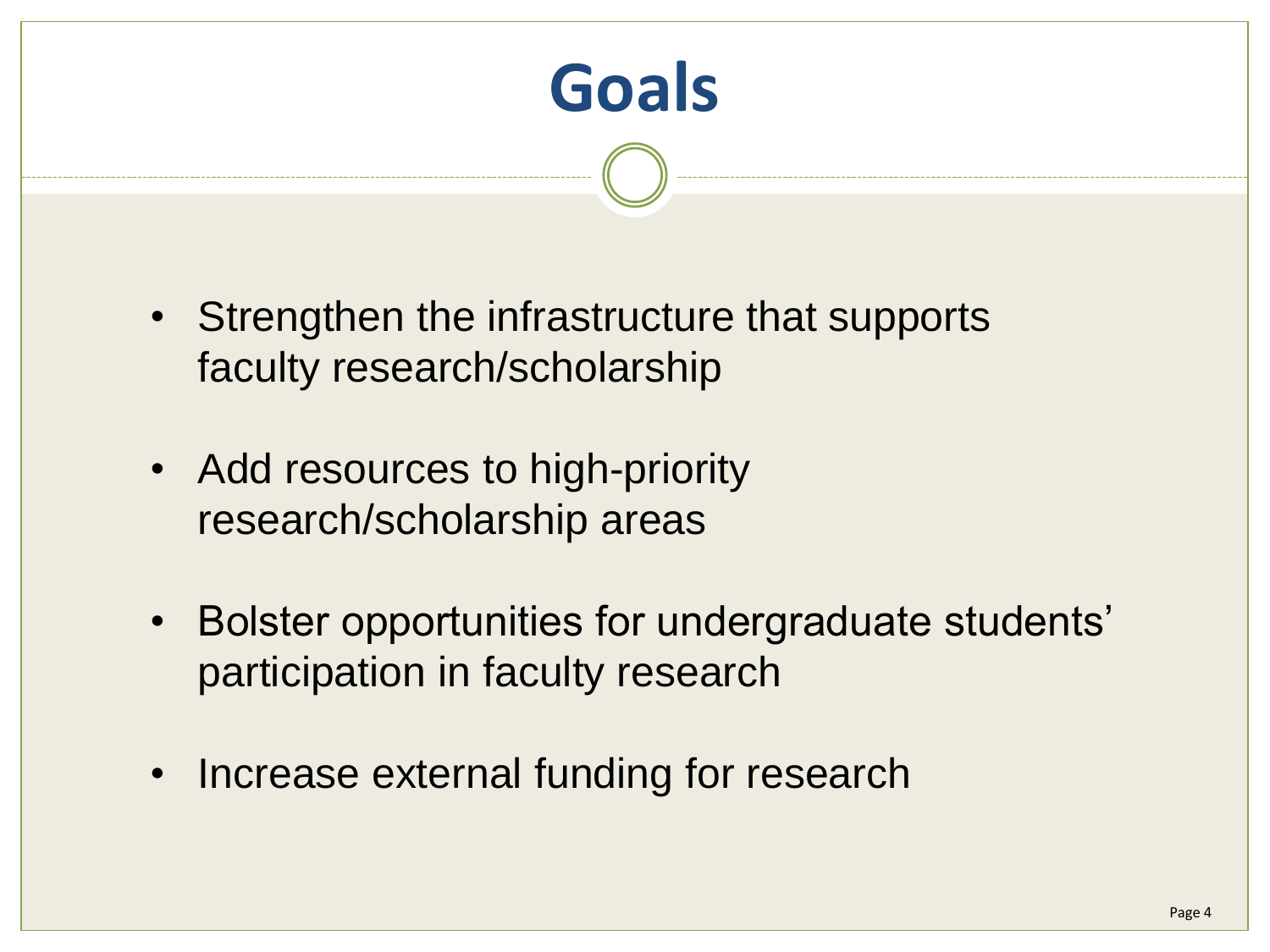### **Action Items**

- Assess the adequacy of current research facilities
- Implement the Moy collaborative research initiative with the SIU School of Medicine
- Provide additional resources for research efforts at **Emiguon**
- Successfully complete the search for a director of the UIS Center for Online Learning, Research and Service
- Provide greater support for grant-seeking efforts